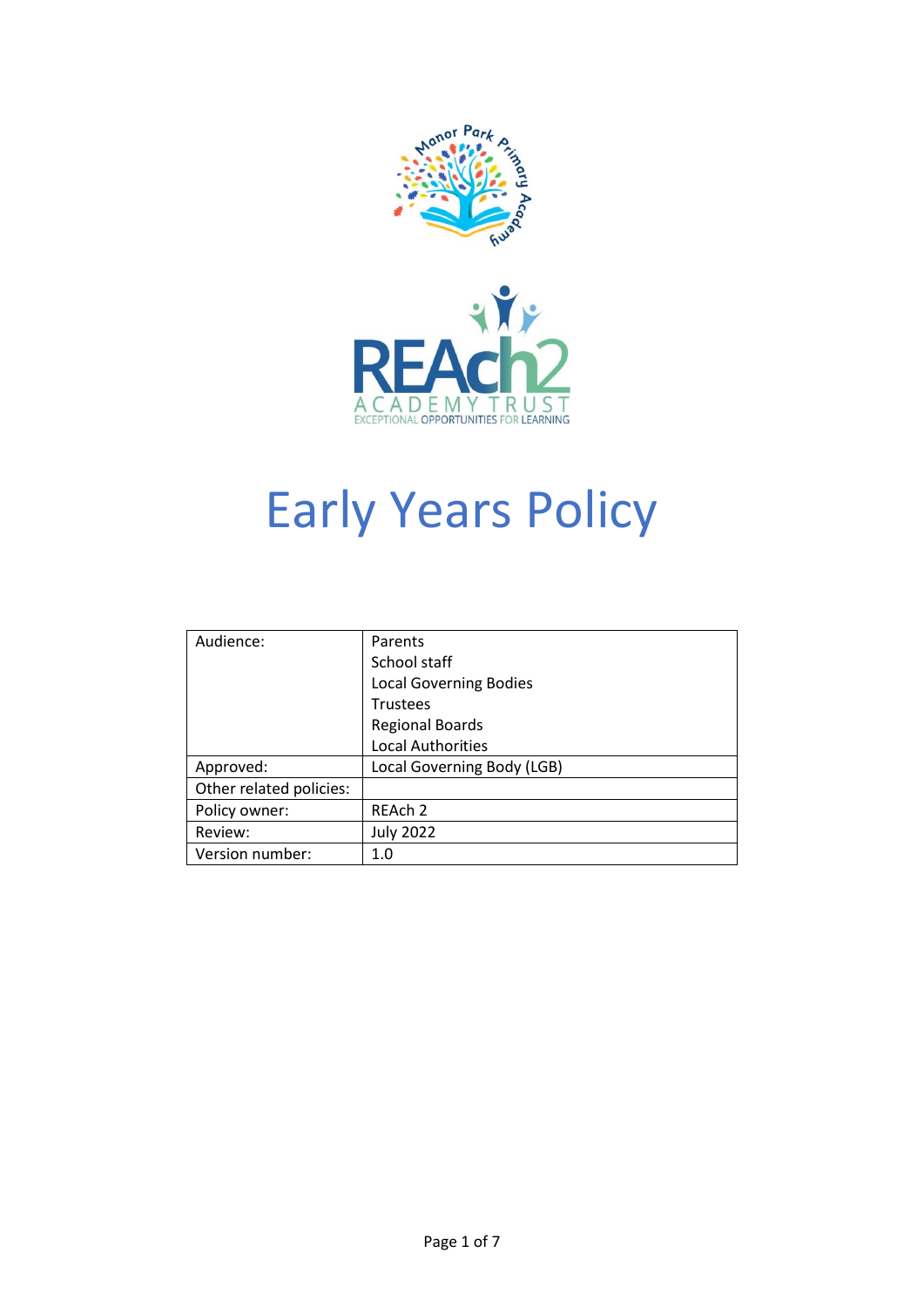## REAch2 Early Years Policy



At REAch2, our actions and our intentions as school leaders are guided by our Touchstones:

| Integrity        | We recognise that we lead by example and if we want children to grow up to<br>behave appropriately and with integrity then we must model this behaviour            |  |
|------------------|--------------------------------------------------------------------------------------------------------------------------------------------------------------------|--|
| Responsibility   | We act judiciously with sensitivity and care. We don't make excuses, but<br>mindfully answer for actions and continually seek to make improvements                 |  |
| <b>Inclusion</b> | We acknowledge and celebrate that all people are different and can play a role in<br>the REAch2 family whatever their background or learning style                 |  |
| Enjoyment        | Providing learning that is relevant, motivating and engaging releases a child's<br>curiosity and fun, so that a task can be tackled and their goals achieved       |  |
| Inspiration      | Inspiration breathes life into our schools. Introducing children to influential<br>experiences of people and place, motivates them to live their lives to the full |  |
| Learning         | Children and adults will flourish in their learning and through learning discover a<br>future that is worth pursuing                                               |  |
| Leadership       | REAch2 aspires for high quality leadership by seeking out talent, developing<br>potential and spotting the possible in people as well as the actual                |  |

### **Contents**

|                                                        | Page |
|--------------------------------------------------------|------|
|                                                        |      |
| <b>POLICY OVERVIEW</b>                                 |      |
| Overarching principles                                 | 3    |
| Intended impact                                        | 6    |
| Roles and responsibilities                             | 6    |
| How this relates to national guidance and requirements |      |
| Any key definitions                                    |      |
|                                                        |      |
| POLICY PRINCIPLES IN DETAIL                            |      |
|                                                        |      |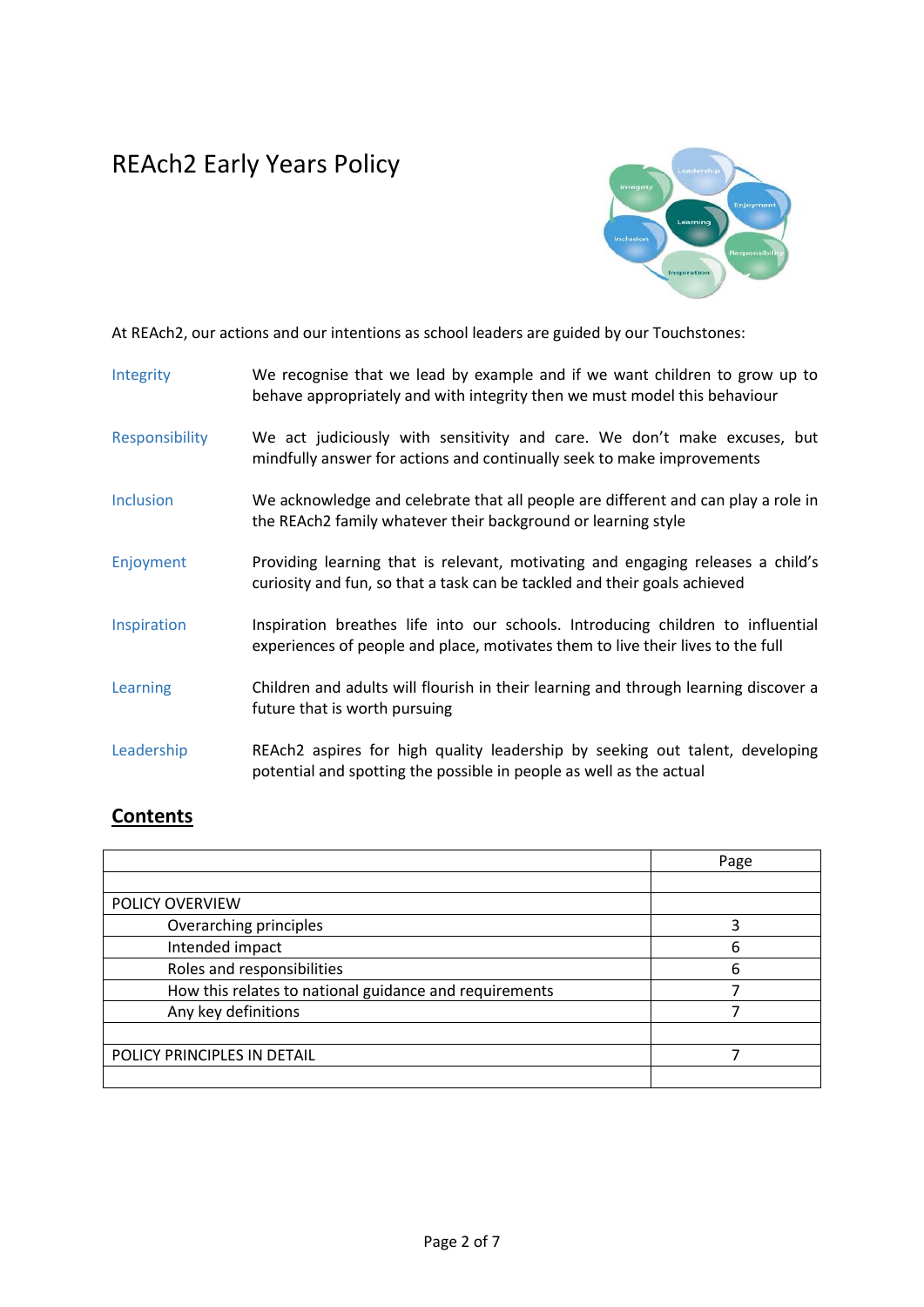#### **POLICY OVERVIEW**

#### **Overarching Principles**

#### *"Every child deserves the best possible start in life and the support that enables them to fulfil their potential." The Statutory Framework for the Early Years Foundation Stage, 2012.*

At all REAch2 academies we want every child to be the best that they can be. We believe that this starts with a solid foundation and enjoyment of learning from the very beginning of a child's school journey. We aim to provide the highest quality care and education for every child. We strive to create a welcoming, safe and happy environment and an enriching curriculum which both challenges and supports pupils to achieve their potential and to become independent, confident learners. The Statutory Framework for the Early Years Foundation Stage provides the structure for our curriculum and approach.

We use the four guiding principles to shape our practice:

- every child is a unique child, who is constantly learning and can be resilient, capable, confident and self-assured;
- children learn to be strong and independent through positive relationships;
- children learn and develop well in enabling environments, in which their experiences respond to their individual needs and there is a strong partnership between practitioners and parents and/or carers; and
- children develop and learn in different ways and at different rates. The framework covers the education and care of all children in Early Years provision, including children with special educational needs and disabilities.

#### **Approach**

Lessons and activities are delivered in an interactive, stimulating environment, which is well equipped, organised, spacious and attractive. Staff ensure that the seven areas of the curriculum are planned for both inside and outside and that all children are able to learn through their play in a broad, cross-curricular approach. Children are taught to follow the school rules by being kind, safe and responsible. All adults are committed to enabling every child to become independent, enthusiastic learners with a range of skills that they can draw upon and develop throughout their schooling. We strive to enable every child to achieve or exceed the expected level of development by the end of Reception. While this may not be possible for some children, we ensure that all children make good or better progress.

#### **Curriculum**

Our school curriculum is based on the Statutory Framework for the Early Years Foundation Stage 2012 and supported by Development Matters 2012. There are seven areas of learning.

Three prime areas, which are crucial and build children's capacity to learn, form relationships and thrive;

- •Communication and Language
- •Physical Development

•Personal, Social andEmotional Development.

And four specific areas through which the three prime areas are strengthened and applied: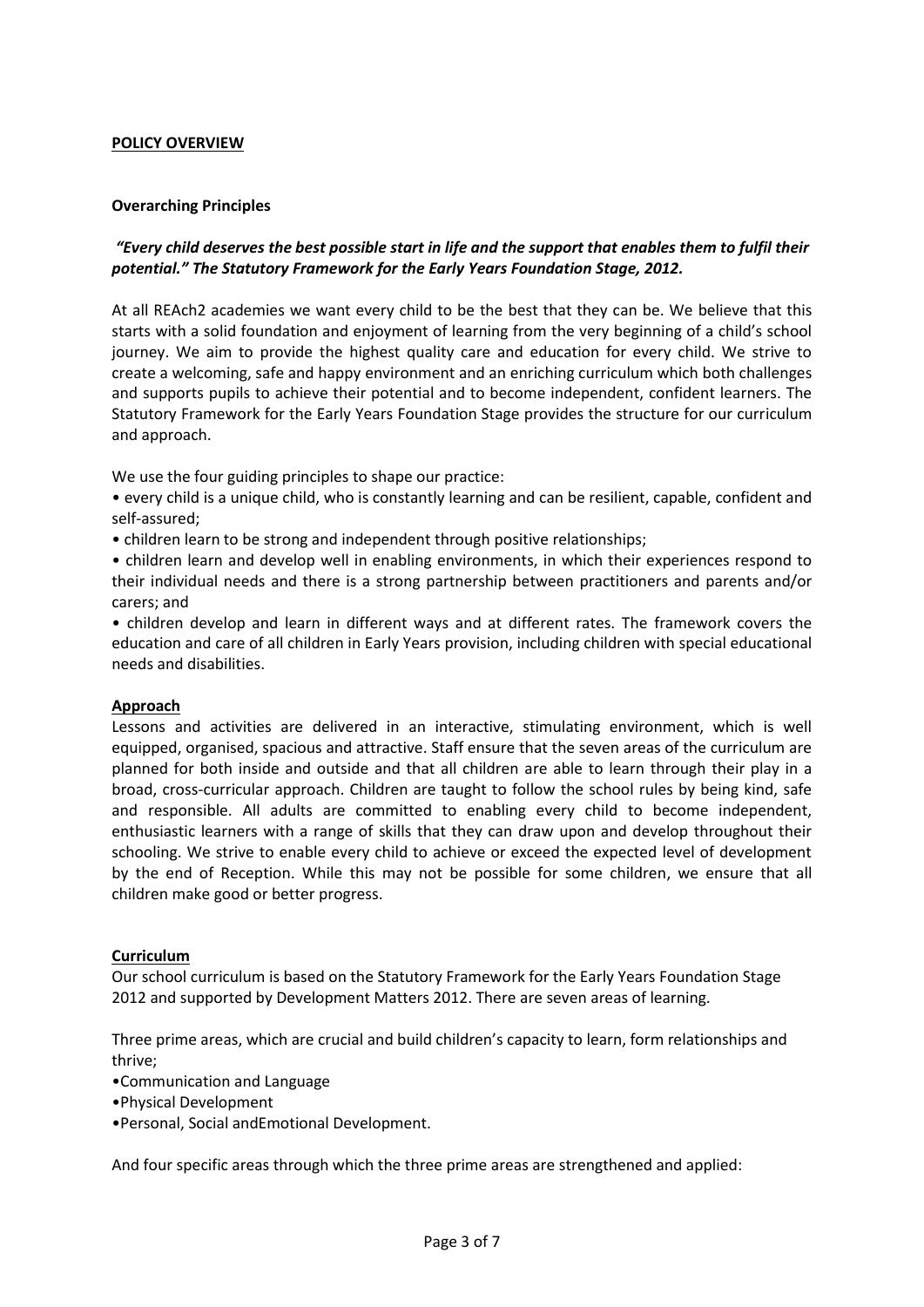•Literacy •Mathematics •Understanding the World •Expressive Arts and Design

Staff working in our Nurseries focus strongly on the development of the three prime areas as the foundation for the pupils learning, this also applies to pupils in Reception, but who are developmentally working at a Nursery level in one or more areas.

Staff in Reception settings focus on all seven areas of the curriculum, with emphasis on the development of the four specific areas, building upon the learning that has taken place in Nursery, as appropriate for each child.

#### **Phonics**

At REAch2 we value phonics as an essential tool for the development of pupils' literacy skills. In Early Years, staff are trained to deliver systematic high-quality phonics, using either the Read Wite Inc! or Letters and Sounds programme as a basis for planning and assessment. Children are taught in ability groups according to the phonics phase in which they are working. On entry to Reception, children are informally assessed to ascertain their prior learning and knowledge of phonics and put in to an appropriate phonics group, which may be any of the phases. Phonics assessments continue at least once per term to ensure pupils are working at the most appropriate level for their ability. Phonics home learning, which is matched to the phase that children are working in, is typically sent home weekly. Teachers plan all phonics sessions for all groups.

#### **Planning**

Early Years' team members plan together and meet regularly to contribute ideas and suggest learning focuses for the next topic. Planning is thematic and based on children's interests. Staff use Development Matters and the Statutory Framework for the Early Years Foundation Stage 2012 to devise learning questions for each area of development that are suitably challenging and developmentally appropriate. Questions are matched to pupils' levels of development, and next steps are personalised for each pupil. In Reception, this is evident throughout the children's learning journeys or journals, and occasionally in special books.

#### **Observation and Assessment**

Observation of pupils is an essential tool in Early Years, and contributes greatly to a practitioner's knowledge of a pupil's holistic development. Observations are made of each pupil frequently and recorded in their learning journals. The information gathered in each pupil's learning journey allows staff to record and ascertain when specific milestones have been reached and enables staff to identify next steps for each pupil's development. Observations should be discreet and may not always be recorded. It is essential for pupil/practitioner dialogue to be at the forefront of every interaction and this should not be interrupted by the practitioner recording evidence. All staff should be able to confidently enter into a dialogue about their key children's progress. All progress should be recorded regularly on the school's assessment tracker.

#### **Inclusion**

In Early Years, we personalise the learning for all pupils, and we believe that every child has the right to an education and should be supported in order to achieve their full potential. Early intervention is crucial to children's learning and social development and we work closely with the Inclusion Manager to identify and support pupils with additional needs. We use Development Matters as a tool to enable us to provide developmentally appropriate learning for individuals and groups of pupils. We use our high ratio of staff to pupils to ensure that children have additional support where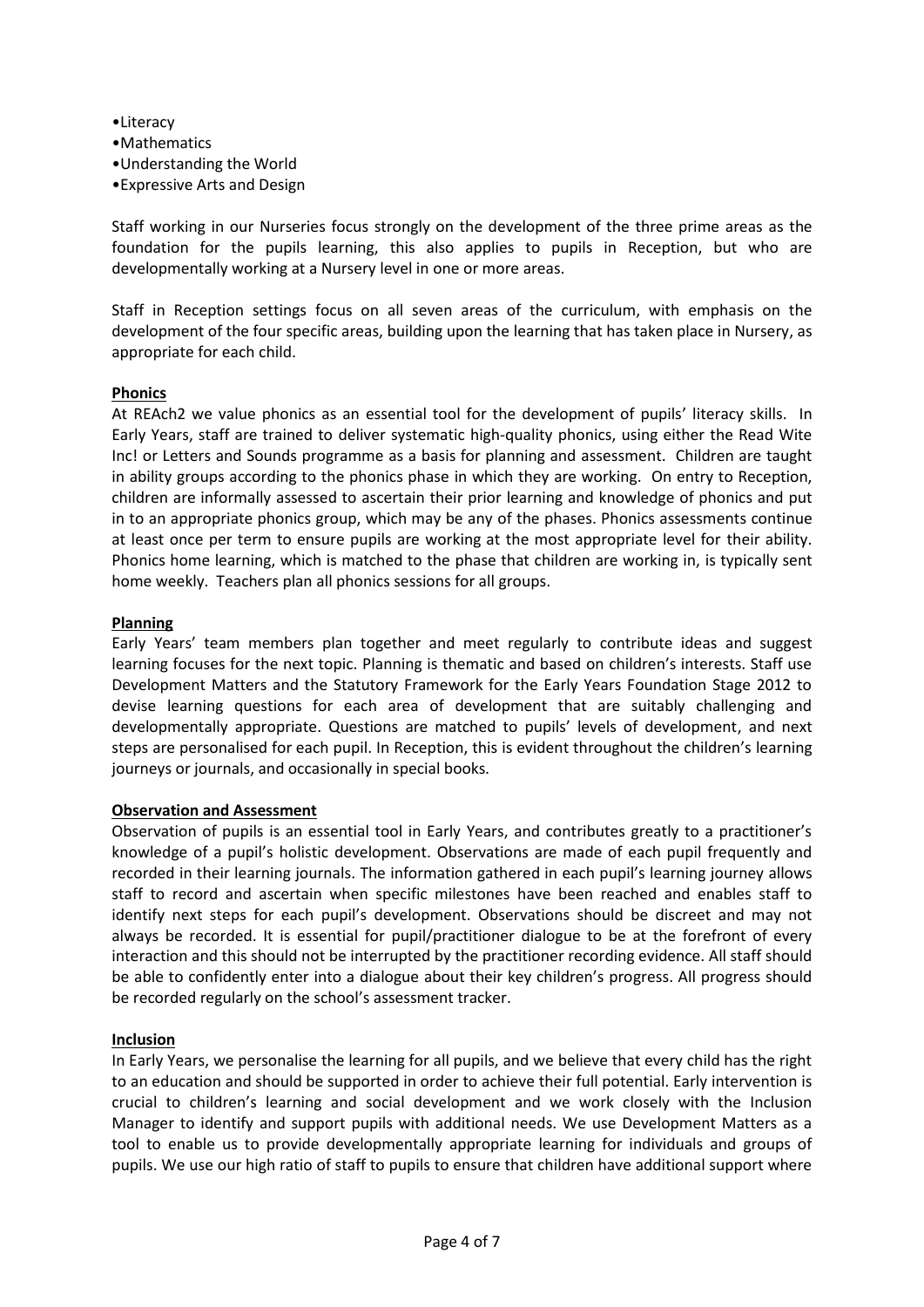it is needed and to provide Speech and Language groups when necessary. We are developing close relationships with our feeder schools, pre-schools and Nurseries, to ensure that when a pupil starts at each academy we are aware of their needs and can plan for and support them appropriately.

#### **Safeguarding and Welfare**

*"Children learn best when they are healthy, safe and secure, when their individual needs are met, and when they have positive relationships with the adults caring for them."* Statutory Framework for the Early Years Foundation Stage 2012

At each academy, the health, safety and well-being of the children in our care is paramount. We teach children to be safe, follow rules and respect boundaries. Through our curriculum and activities, children learn to make safe choices. All staff have Child Protection training on an annual basis, they know who the Designated Safeguarding Lead is and will refer to this person when it is appropriate to. Staff regularly take part in First Aid Training, and at least the minimum number of staff are trained in Paediatric First Aid and accompany all EYFS children on trips. Staff conduct risk assessments of the inside and outside areas on a daily basis and throughout the day. If and when an accident does occur, procedures are followed to ensure that children are well looked after, their injuries or ailments are treated and their parents are informed, in writing or by telephone call as necessary. All accidents are recorded and the accident book is reviewed to identify any recurring problems.

Within each Nursery there is always a minimum ratio of 1 adult for every 13 children, one of these adults is usually a qualified teacher, where the teacher is not present the ratio is 1 adult to 8 children for 3 year olds and 1 adult to four children for 2 year olds. In Reception there is 1 teacher per 30 pupils as per infant class size regulations. In addition to this Reception classes have the support of a nursery nurse each.

#### **Key Workers**

As required in the Statutory Framework for the Early Years Foundation Stage 2012, every pupil in Early Years has a key worker. The key workers are the nursery nurses or teachers that work in Early Years. The key worker will:

- support their children with some activities
- monitor and record the children's progress in those activities
- deliver specific activities that will help those children develop and learn

• be able to discuss the child's learning needs and progress made with their parents and contribute to, or write, their report.

#### **Home Learning In Early Years**

We believe that home learning provides a link between the learning that takes place in school and that which takes place in children's homes. Home learning is differentiated for specific groups of pupils and is designed to enable parents to decide how much work is appropriate for their child. Spellings are sent home as part of the phonics homework when it is developmentally appropriate.

#### **Home School Partnership**

At REAch2 academies, we value the contribution that parents/carers make to their child's education. Parents are a child's first educators and thus the impact of a parents influence on learning is significant. In Early Years we embrace parents as partners in their child's learning. We positively welcome parents' contributions and value their input. We invite parents to meet with us at least termly to formally discuss their child's progress and we are available to meet with parents at other times as needed. We endeavour to arrange informal opportunities for parents to see what their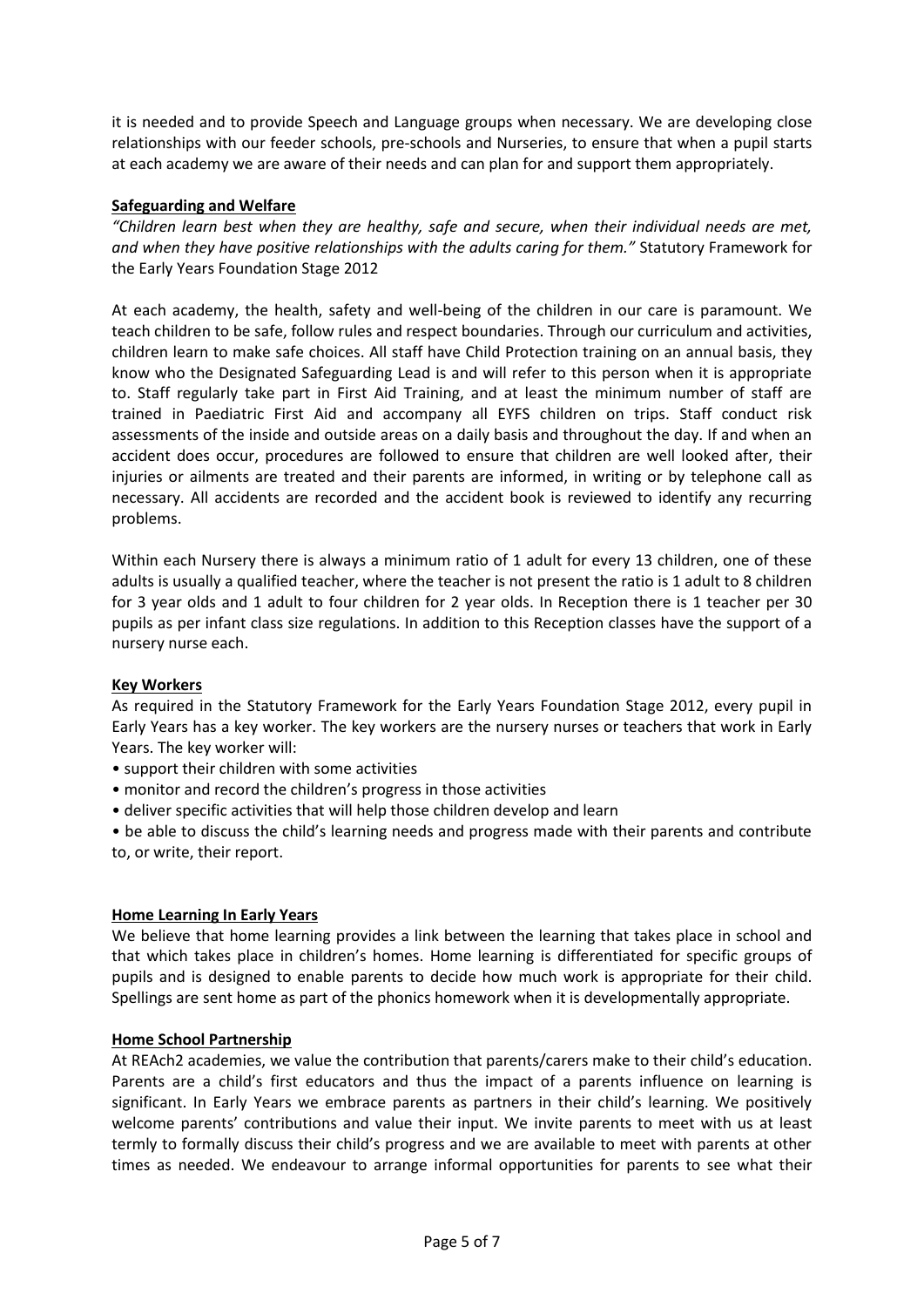child has been learning, such as shows and events. We also invite parents to 'Stay and Play' on a monthly basis, this is an excellent opportunity for parents to get involved in and observe their child's learning and play.

#### **Transition**

Smooth transitions are essential for pupils to feel settled, secure and ready to learn. In Nursery, prospective parents are invited to an 'Open Day' where they have the opportunity to explore the Early Years' environment, ask questions and meet the staff. New children at the start of the academic year have a home visit as well as settling in visits with their parents/carers. Children who join part-way through a year may not have a home visit, but do have settling in visits, and more if they are needed. Parents and pupils are given information about school and a Welcome to Early Years booklet which describes a typical day in either Nursery or Reception. Staff make good use of any information that is shared by previous settings and spend time with the child and their parents to build trusting, positive relationships.

On entry to Reception, children may be visited in their pre-school setting where staff are able to have a dialogue with the child as well as their keyworker to ascertain the pupils needs, likes and interests. Pupils and their families are invited to a play visit to their new class and teacher in July before they start school in September. Staff also read and make effective use of the reports and information received from other settings. Prior to entry to school, parents are formally invited to attend a meeting to find out about school, meet the head teacher and class teachers, and to have a tour of the environment. At this meeting, parents are informed about uniform, procedures, routines and expectations. We understand that children settle differently, therefore we are flexible and personalise our approach during the settling in periods for Nursery and Reception.

#### **The wider community**

Children learn through hands-on experiences and we enrich the curriculum by taking part in a range of extra-curricular events. We make optimum use of the local environment, using the surrounding area as a tool to enhance learning opportunities for the pupils. We endeavour to organise trips and/or visitors to the school for each new topic. It is our aim to minimise the cost of school trips and we strive to fundraise or provide staggered payments where there may be a significant contribution required from parents.

#### **Intended impact**

Over time, consistently high quality Early Years' provision will lead to 'exceptional opportunities for learning'.

#### **Roles & responsibilities**

Pupils will: be offered, and enagage fully with, experiences that promote self-esteem, independence, perseverance, self-discipline and a lifelong love of learning

Parents/carers will: support and work with the academy to ensure that learning is highly valued by them and their children; to ensure children develop into successful learners, confident individuals and responsible citizens

REAch2 schools will: enable all pupils to gain a core knowledge of Literacy and Numeracy; a specific knowledge of key concepts; the ability to apply learnt skills to new situations to continue their individual learning journeys, and a systematic approach to enquiry

REAch2 central staff will: support pupils, families and schools in achieving this, ensuring this is embedded and is sustainable

REAch2 non-executives will: hold central staff members to account for rigorous monitoring and quality assurance; evidencing increasing impact on high quality provision and pupil outcomes over time